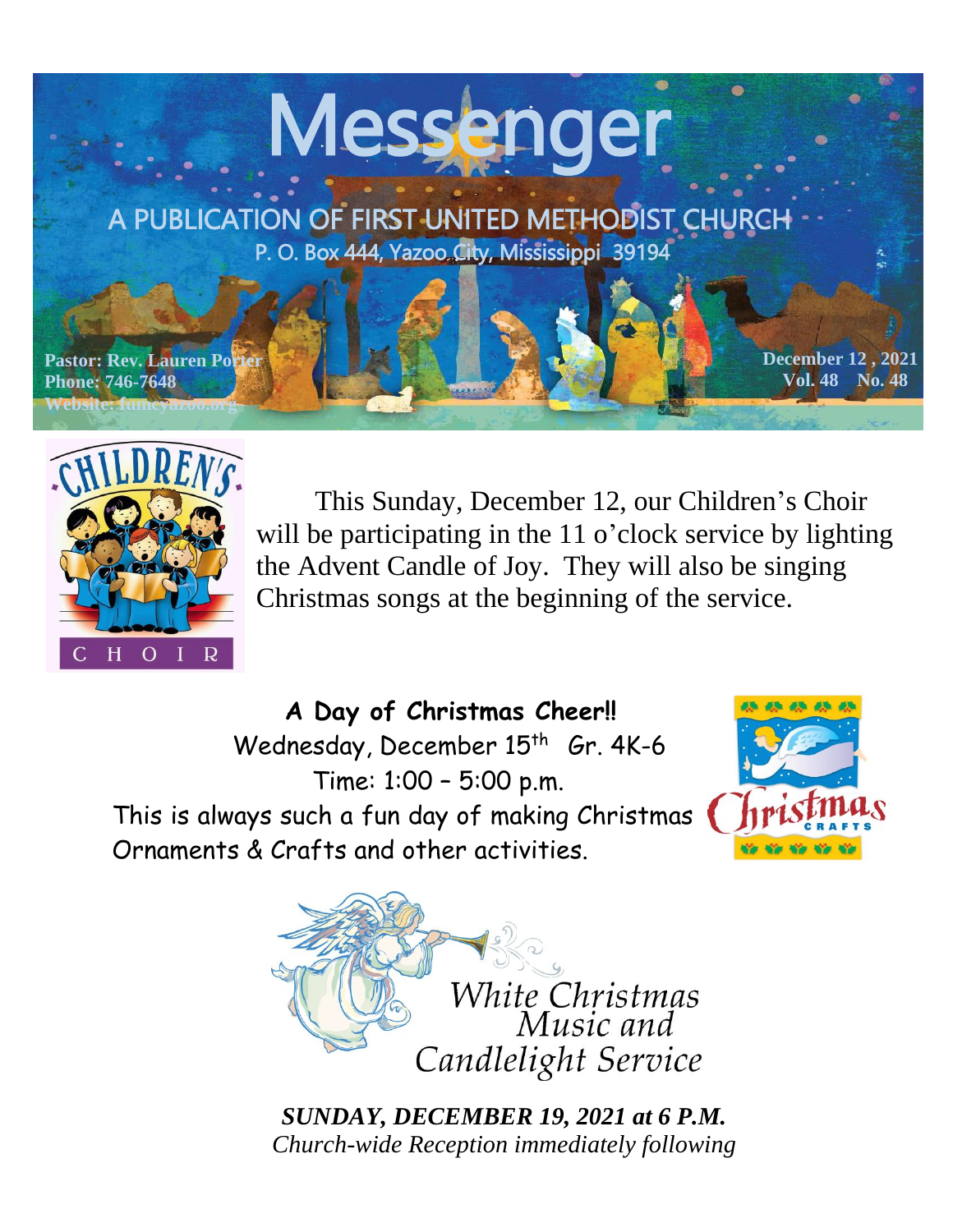

# **December 5**

Regular Morning Worship Times and Sunday School Special Offering for Methodist Children's Home

# **December 12**

Regular Morning Worship Times and Sunday School 11 a.m. Children's Ministries Light the Advent Candle Special Music by the Children's Choir 6 p.m. Youth Christmas Party

# **December 15**

1-5 p.m. Children's Day of Christmas Cheer

# **December 19**

Regular Morning Worship Times and Sunday School 11 a.m. Ladies' Handbell Choir Special Music

6:00 p.m. **White Christmas Music and Candlelight Service** Reception immediately following program in the Fellowship Hall

# **December 24**

5-6:30 p.m. **Christmas Eve Communion**

# **December 25**

*Christmas Day*

# **December 26**

10 a.m. Joint Worship Service – No Sunday School

# **January 2**

10 a.m. Joint Worship Service – No Sunday School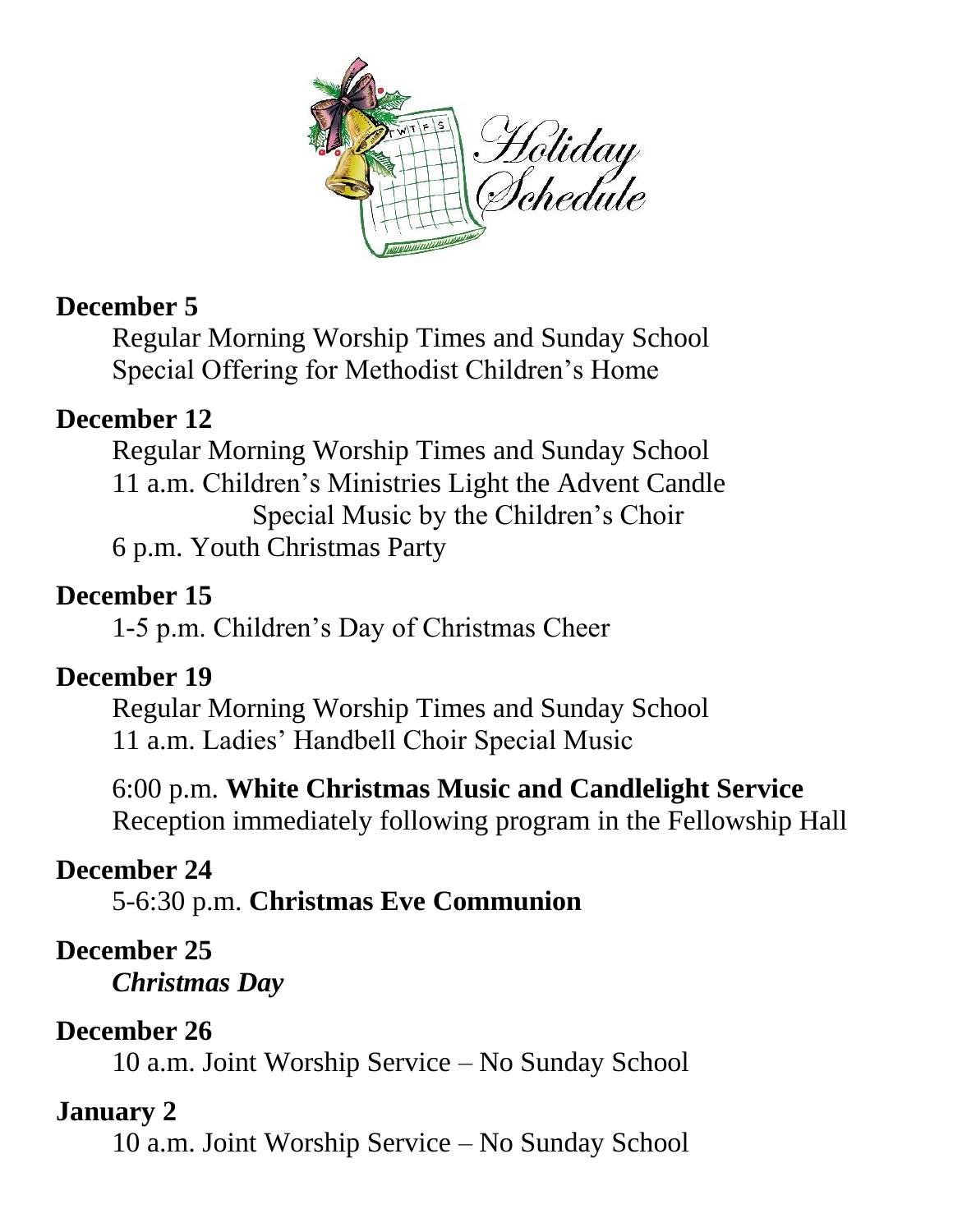December

**SUNDAY, DECEMBER 12** 9:00 a.m. Come AZ U R Service 9:50 a.m. Sunday School 11:00 a.m. Traditional Worship Service 11:00 a.m. Live Stream Worship 5:00 p.m. Youth Christmas Party **MONDAY, DECEMBER 13** 9-12 noon Methodist Market **WEDNESDAY, DECEMBER 15** 1-5:00 p.m. Christmas Day of Cheer Grades 4K-6 4:00 p.m. Handbell Choir 6:00 p.m. Chancel Choir **SATURDAY, DECEMBER 18** 9-12 noon Methodist Market



- 12. Lynn Williams
- 15. Frances Pierce
- 16. Molly McNair Millie Phillips
- 17. Deborah Ragland Ann Steward Cader
- 18. James Patterson \* \* \* \* \* \* \*
- 17. Mr. & Mrs. Frank Webb





#### **FOSTER CHILDREN'S MINISTRY**

If you would like to help provide Christmas for a Foster Child or a child in need, please consider helping in one of the following ways and contact Allison Hughes (571- 4964).

1. Using the provided list, purchase and wrap gifts for a particular child.

2. Purchase and wrap a single item for a particular child.

3. Make a financial contribution. Money/checks can be turned in to the church office and marked "Foster Children's Fund".

4. Commit to pray for a particular child over the course of the next year.

Our goal is to have everything ready for delivery by Friday, December 17th.

Our church has sponsored this ministry for many years. It has been a blessing to watch many of these children grow up and become a blessing to others.

#### **KAIROS**

 Don't forget the Kairos Ministry. A few weeks ago a list was given of needed items for this mission project. Items may be dropped off in a box that has been placed in the Fellowship Hall.

 For more information, contact Allison Hughes (662-571-4964.)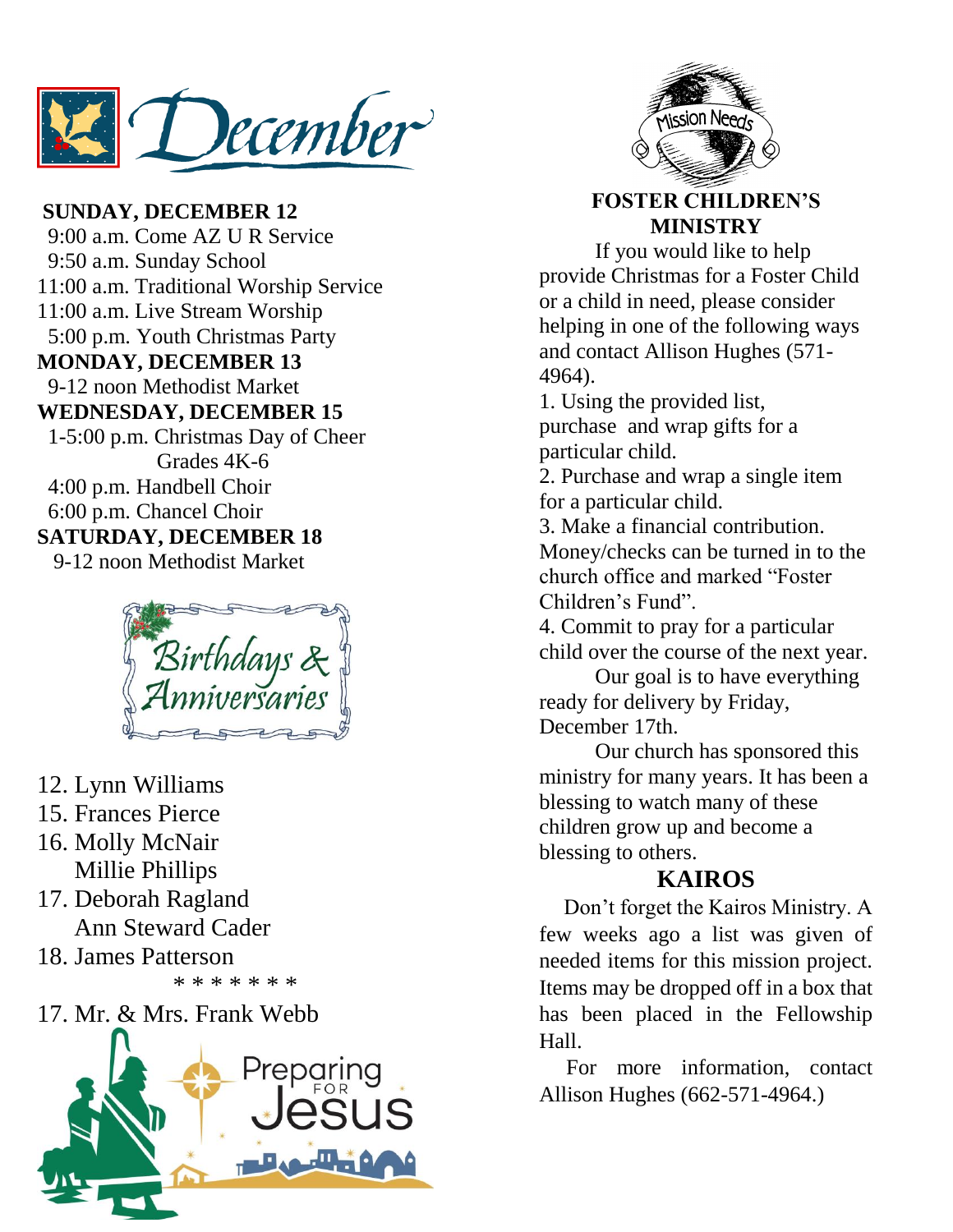

"For unto us a child is born, to us a son is given."

Isaiah 9:6

<u>April 11, 2021</u>



Last week we began a series entitled "**Jesus: His Birth.**" Our lesson this Sunday, *Jesus is worthy of Worship,*  reminds us that even though Jesus came to earth as a baby, He is our mighty God and King. We focus so much on worshipping Christ at Christmas, but we should worship Him all the time.

# **W.O.W. WEDNESDAY CHILDREN'S MINISTRY**

W.O.W Wednesdays will not be meeting for the remainder of the year. We will resume our Bible Study in January. The date will be announced in the coming weeks.



**A Day of Christmas Cheer!!**



Next Wednesday, we will have our annual Day of Christmas Cheer!! This is always such a fun day of making Christmas Ornaments & Crafts and enjoying time in the kitchen making candy & cookies. We will have snacks and Christmas punch and also plan on having a few other activities. Date: Wednesday, December 15<sup>th</sup> Time: 1:00 – 5:00 p.m.

Where: Upstairs in the church children's department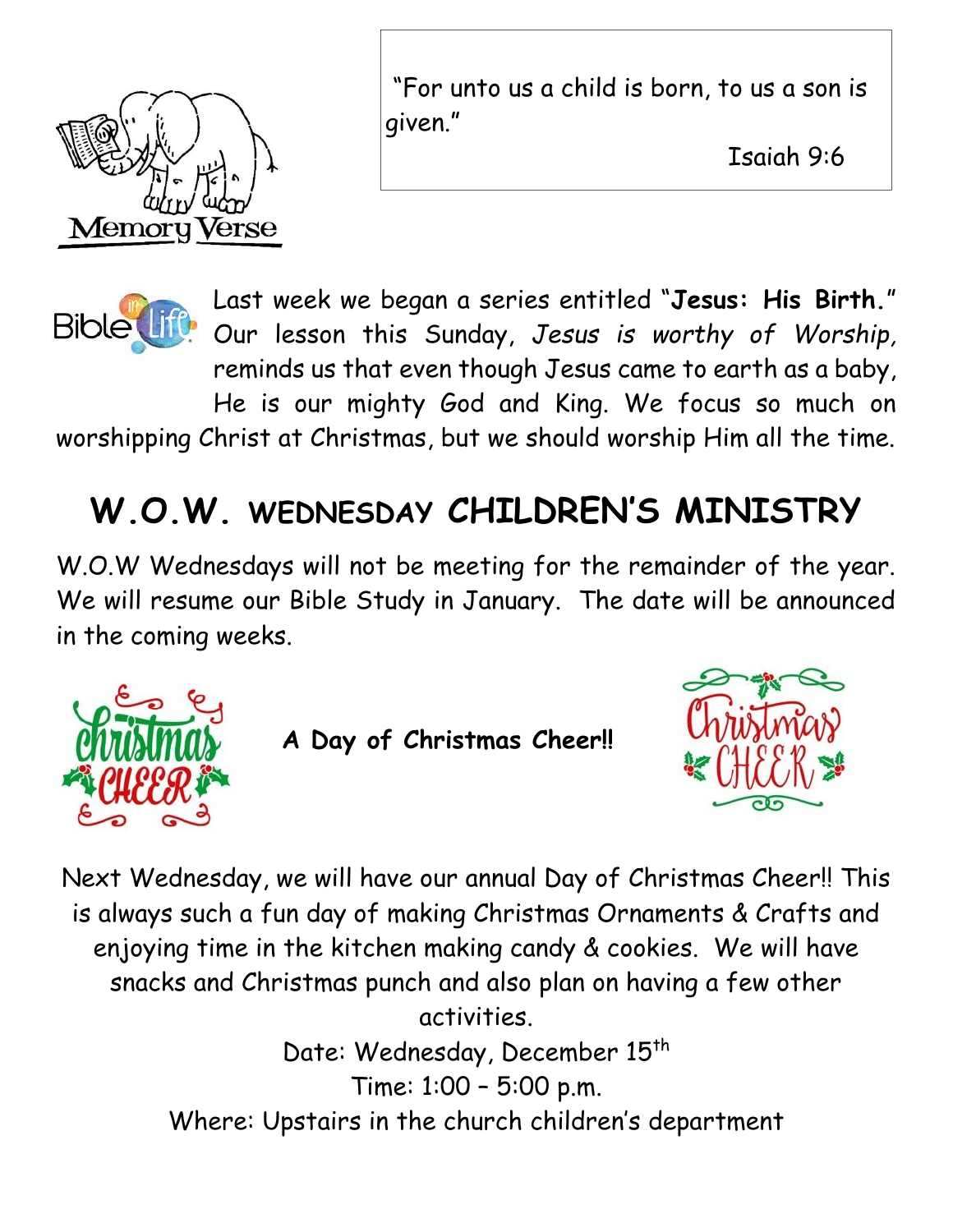

**Youth Sunday School**

As we close out the year of 2021, we began a new series, "**Jesus: His Birth."** On Sunday, we will talk about *Possibilities.* This lesson is all about lost hope, missed dreams, and sudden surprises. It is filled with highs and lows, but ultimately it is a stark reminder that God is bigger than anything we can fathom. He can do impossible things.

# **Sunday & Wednesday Night Group**

We will not be meeting anymore throughout the remainder of the year. Bible Study will resume in January.

Group will meet on Wednesdays from 6:00 p.m. – 7:00 p.m.

Sunday Night Group will meet each Sunday from 6:00 p.m. – 7:00 p.m.

# **Youth Christmas Party**



Sunday, December  $12<sup>th</sup>$  at 5:00 p.m.

Bring a Dirty Santa Gift to swap.